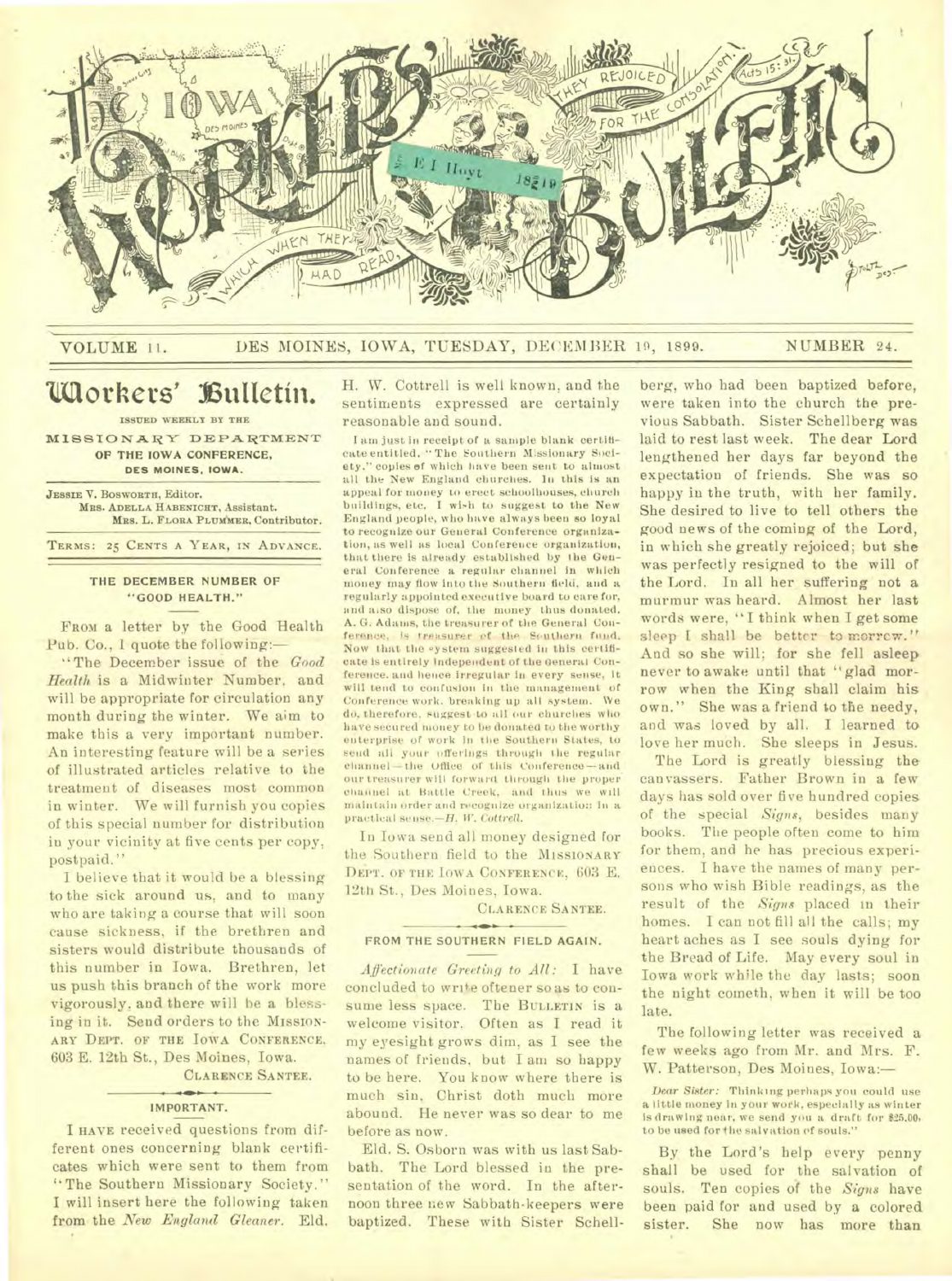thirty families interested, and is busy holding Bible readings. Bro. H. Carmichael, of Iowa. is canvassing across the river. He meets with us on Sabbath. Bro. J. Webber. of Iowa, is also canvassing here. Eld. Smith Sharp expects to be with us during the week of prayer. I expect with others to attend the district meeting held at Graysville, Tenn., Jan. 4-14, and will write you next time from there. **MOLLIE R. LONG,** *441 E. Gray St., Louisville. Ky.* 

## **THE DEATH PENALTY FOR SABBATH (SUN-DAY) DESECRATION.**

" WE sometimes think the Pilgrim Fathers were too severe in their legislation against immorality. There was a law in the colonial statutes of New England that for flagrant violation of the Sabbath the offender should be hung. We may say this was wrong; but, let me ask, Were they nearer or farther from the moral law as interpreted by the Mosaic legislation than we are? Under the Mosaic law a man guilty of idolatry and Sabbath breaking was to be executed; and I apprehend that we ought to return to that order of things to-day, and execute the penalty for the violation of moral law. A man who openly and violently blasphemes the name of God has forfeitedihis right to live under the God whose law he has broken."

Thus spoke the Rev. J. M. Foster, of Boston, Mass., at a recent session of the National Reform. convention, held in New York'City, and his utterance was received without a word or sign of dissent, and the conclusion of his address was followed by a burst of applause.

Brethren and sisters, do we not need to stir ourselves? Is not the need of consecrated work along *Sentinel*  lines imperative? Legislatures, National and State, will soon be in session, and delegations of zealous but misguided men are impatiently waiting to press upon our law-makers the need of legislation•to compel men in matters pertaining only to the individual and his God. Will you not, dear reader, see to it that a• telling work is done for the *Sentinel* in your community ? Weigh the above statement in the light of prophecy; read the whole proceedings as recorded in December 14 issue of the *Sentinel,* and may the Lord place upon you a burden for this branch of the work that will tell to the glory of God and•the salvation of men.

Yours faithfully,

AMERICAN SENTINEL.

## NOTICE.

THE *Medical Missionary* and *Gospel of Health* have been combined into one magazine, which will be published monthly at fifty cents a year. The consolidated paper will contain a good assortment of articles from our best writers, on health subjects; such as, Dr. Kellogg, Dr. Waggoner, Dr. Kress, Dr. Paulson, etc. It will also present each month condensed reports from medical missionaries in the field, and the experiences of nurses and patients at our sanitariums and medical missions. Special attention will be given to the matter of instructing our people in the elements of medical missionary work. Brief suggestive articles, fully illustrated, showing how to give baths of various kinds and other simple treatments, will be furnished by our most experienced physicians. The inquiry column. open to all subscribers, will be a source of valuable information, medical and otherwise. The department of "Our Missionary Sanitariums " will keep you posted with reference to the doings of our large army of doctors and nurses.

The publishers desire the help of all of the friends of the message in circulating this new napes. A sample copy will be sent free to any reader of the WORKERS' BULLETIN. Examine it for yourself and show it to your neighbors. We want at least one earnest, prayerful, persistent worker in every church. Full instructions furnished on request. MEDICAL MISSIONARY, *Battle Creek, Mich.* 

#### **THE WORLD'S HARVEST "SIGNS."**

 $+ 101$ 

DON'T think it too late to circulate it. Now is the best time; as the date is in December, it is current at least until January. The truths it contains will always be timely. One canvasser, who with his party has sold 3,820 copies, says. " It will sell for months yet." Words of praise for the paper are abundant. Everybody likes it and receives it with thanks. "It is a timely issue;" "Best paper ever issued;" "Papers all gone; send more;" "I find no trouble to sell the paper at the price,—ten cents;" etc., are a few of the many such expressions we hear. The supply will not be exhausted. The presses are still running on it, and will continue to run as long as there is a demand. Order now, and set these timely ;truths before the people. SIGNS OF THE TIMES.

## FIELD REPORTS.

#### **SIOUX CITY MISSION.**

IT has now been a month since I connected with this mission, and it has been a very busy time for the workers here. Our time has been quite fully occupied in making some changes in the building, and in arranging for the winter's campaign. so that we have not had as much time to devote to the spiritual part of the work as we would like. During the month we have lodged 662, served 800 penny lunches, given 70 baths, held 20 Bible readings, made 65 visits, sold 50 Harvest Numbers of the *Signs,* given away 25 papers, made 32 calls, and donated \$1.05.

Bro. J. M. Whitney, of Nevada, kindly sent us three sacks of beans; and Bro. Hamren, who lives near here, brought us one sack. We also received a barrel of clothing shipped from Rodney. If there are others who have beans to spare, we shall be glad to receive several more sacks full. As we have quite a large family of workers connected with the mission this winter, our expenses are heavy. The workers are kindly received as they go from house to house in their work, and are quite frequently offered clothing for the poor, etc.

**J.** W. DORCAS. *Supt.,* 

*310 Jennings St.* 

#### **LIBERTYVILLE.**

WE as a company are receiving much of the blessing of God. It seems as though each prayer meeting is more interesting, and draws us nearer our blessed Saviour, than the one before. The attendance is very good: no complaints, only praises are heard. Our Sabbath-school and Sabbath meetings are also well attended and equally interesting.

We think the week of prayer Readings are better than any we have had for that purpose before. We do not know that there will be any one with us during the week of prayer; but that doesn't make any difference. We *know* that the Captain of our company, Jesus our Saviour, will be with us. He is always present and never tardy. Praise his holy name ! We know that the signs of the final sign are abundant; and it is the prayer of each honest one that we may be awake and realize the times in which we are living, and take hold of our part of the work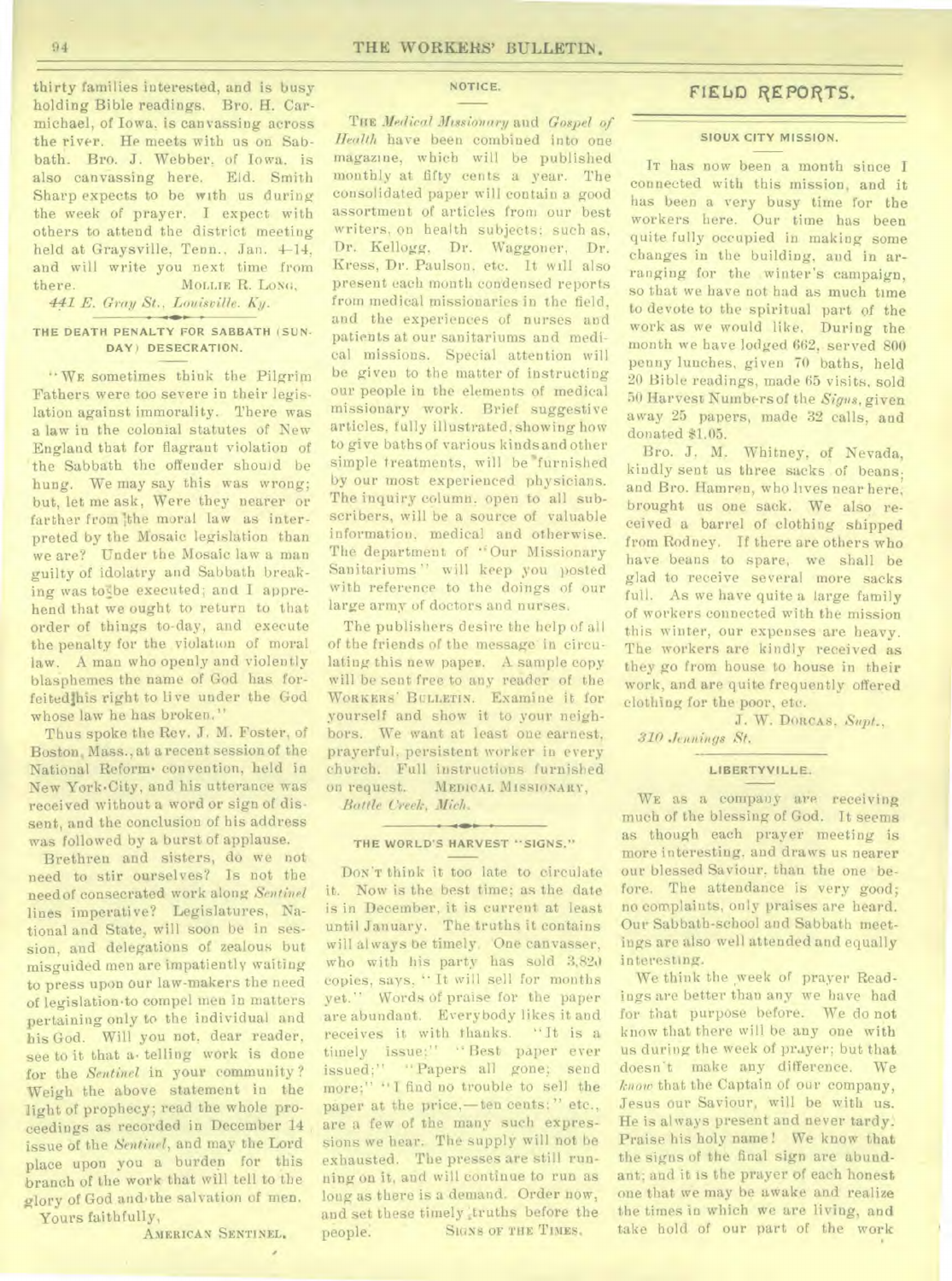more earnestly than ever before. 'Truly *now* is the time for character building. Let us pray that there may be no delay in this preparation, but that each character will have been formed and purified by obedience to the truth, until each one will be ready for translation. What a glorious moment for God's people!

A. ELLONA BEDWELL.

## **STORY CITY.**

WE have rented a hall in the eastern part of town, and are holding a series •of meetings. Our tent meetings were held in the south-western part, and now we will give the people in this portion of the town an opportunity to hear. We expect to follow Paul's example as recorded in Acts 20:20, 21, 26, teaching "publicly, and from house to house," that we may be "pure from the blood of all men." Some meetings have beep held about five miles south of here, but the rain and snow have hindered of late. We are still scattering a great many tracts and papers. Our Sabbath meetings are good, and the Spirit of God comes very near. N. C. BERGERSEN.

PETER LINDAHL.

## THE BOOK WORK.

#### THE CANVASSING WORK.

"THIS work has not of late had the spirit and life infused into it by the leading agents that once made it a specialty. Painstaking effort is required; instruction must be given; a sense of the importance of the work must be kept before the workers; all must cherish the spirit of self-denial and self-sacrifice that has been exemplified in the life of our Redeemer." In view of the Testimony just quoted, we will strive to make our school this winter all it should be, and we hope to have a goodly number of earnest young men and women in attendance.

A great work is to be done in our world, and the human agencies will surely respond to the demand. And all the requisite talent, courage, perseverance, faith, and tact will come as they put the armor on." Do not wait for something to turn up; but let us each one step into the ranks, receive the preparation the Lord has for us, and God will supply the lack. "The world must hear this warning. When the call comes, ' Whom shall I send, and who will go for us?' send back the answer clear and distinct, 'Here am I; send me.'''

I would indeed be pleased to hear from those that are so situated that they can work for the Lord; for, brethren, we must awake to the situation. Think of the millions who know nothing of this truth. The way to get into the work is to step into the first place that opens; and then after we have learned the lessons there the Lord has for us, if he wants us some place else he will know right where to find us. We realize that the canvassing work is a hard work, but a living can be made at it if we are persevering and faithful.

Why is it that we do not have more young men and women who are willing to make the Lord's work and the advancing of the truths for this time their life work, and put the energy, tact, and ability into it that will make it a success? 0, brethren, let us awake to the situation, and do all with our means, our talents, and our lives that possibly can be done; and as we work, "the Lord co-operates with the self-denying human workers. His own mind, his own Spirit, is communicated<br>to them." W. L. MANFULL. W. L. MANFULL.

OUR canvassers especially will regret to learn of the illness of Miss Nettie Brown, who is suffering from an attack of typhoid fever. She was brought to the Sanitarium last week from Keokuk, and under the good care and treatment received here is doing well.

#### **CANVASSING REPORT FOR WEEK ENDING DEC. 8, 1899.**

|                                        |  |            | Hrs. Ord. Val. Helps.      |                |  |  |  |  |
|----------------------------------------|--|------------|----------------------------|----------------|--|--|--|--|
| THE COMING KING.                       |  |            |                            |                |  |  |  |  |
| Mrs. H. B. Tilden 12                   |  | $2 * 2.00$ |                            | \$1.00         |  |  |  |  |
| P. W. Atkinson 39 7 7.00               |  |            |                            | .25            |  |  |  |  |
|                                        |  |            |                            |                |  |  |  |  |
|                                        |  |            |                            | 1.00           |  |  |  |  |
| HERALDS OF THE MORNING.                |  |            |                            |                |  |  |  |  |
| Sarah Eernisse 10 1 81.50 \$2.75       |  |            |                            |                |  |  |  |  |
| S. B. Lee. 35 11 15.00                 |  |            |                            | .50            |  |  |  |  |
|                                        |  |            |                            |                |  |  |  |  |
| DANTEL AND REVELATION AND COMING KING. |  |            |                            |                |  |  |  |  |
| Edward Everett 6 2 \$4.50              |  |            |                            | \$ .60         |  |  |  |  |
| MISCELLANEOUS.                         |  |            |                            |                |  |  |  |  |
| A.J. Iden17 19 \$18.90                 |  |            |                            |                |  |  |  |  |
|                                        |  |            |                            |                |  |  |  |  |
| DELIVERIES.                            |  |            |                            |                |  |  |  |  |
|                                        |  |            | Books, Value, Helps, Lost. |                |  |  |  |  |
| H. B. Tilden.  74 \$74.00              |  |            | $$12,40$ 1                 |                |  |  |  |  |
| Cora Quinn  6 6.00 3.50                |  |            |                            | $2 -$          |  |  |  |  |
| Burton Church  1 1.00                  |  |            |                            | $\overline{0}$ |  |  |  |  |
| Cora M. Davis26 26.00 12.50            |  |            |                            | $\tau$         |  |  |  |  |
| Edward Everstt 4                       |  | 7.75       |                            | $\Omega$       |  |  |  |  |
| H. F. Lamb 26 38.05                    |  |            |                            | $\alpha$       |  |  |  |  |
| SUMMARY.                               |  |            |                            |                |  |  |  |  |
|                                        |  |            |                            |                |  |  |  |  |
|                                        |  |            |                            | 79             |  |  |  |  |
|                                        |  |            |                            |                |  |  |  |  |
| " "helps sold    \$39.00               |  |            |                            |                |  |  |  |  |
|                                        |  |            |                            |                |  |  |  |  |
|                                        |  |            |                            |                |  |  |  |  |
|                                        |  |            |                            |                |  |  |  |  |

## THE SABBATH-SCHOOL.

**CONDUCTED BY MRS. JESSIE** L. **ADAMS.** 

#### **BIRTHDAY OFFERINGS AND DONATIONS TO OAKWOOD** SCHOOL.

HARLAN, 70 cents; Olive Berger, 19 cents; Johnnie Berger, 7 cents; Iva Holmes, 11 cents; Storm Lake, \$1.33; C. A. Dorcas, \$1.00; D. Andre, \$1.00; Andy Trimbal, 50 cents; John Olsen, 20 cents; Ella Young, 29 cents; Lizzie Mitchell, 50 cents; Gracie Mitchell, 25 cents; Willard Mitchell, 25 cents; F. J. Dunn, 42 cents; Mrs. F. J. Dunn, 35 cents; Fay Dunn, 17 cents; Cora Dunn, 13 cents; Ora Dunn, 8 cents; Willie Ayers, 12 cents; Myrl Bopp, 10 cents; Lottie Durfey, 25 cents; Geo. Durfey, 25 cents; Oma Durfey, 5 cents; A. A. Bopp, 44 cents; Mrs. A. A. Bopp, 25 cents; Zella Means, 17 cents; Sarah Means, 36 cents; Silas Strite, 25 cents; Shelby, 45 cents; S. A. Fitch, 10 cents; Willard Cox, 10 cents; Sigourney. 69 cents; Charlie Nelson, 9 cents; Sylvia Nelson, 7 cents; Louisa Barber, 62 cents; Alice Barber. 50 cents; Etta Barber, 13 cents; Tom Barber, 12 cents; Ned Barber, 10 cents; Beatrice Barber, 8 cents; Nellie Barber, 30 cents; G. W. Hoskins, 51 cents; Jane Hoskirs, 50 cents; Mercy Kinney, 43 cents; Mrs. Van Dorn, \$1.00; Florence Van Dorn, 2 cents; Tom Porter, 25 cents; A. J. Areman, 50 cents; Earl Areman, 25 cents; Arilla Areman, 55 cents; Hannah Smith, 25 cents; Martha Newton, 75 cents; Nevada, 29 cents; Libertyville, 41 cents; Atalissa, 45 cents; Sioux City, \$2.68; Bro. Koenig, 46 cents; Mrs. Korgan, Nellie and Louisa Korgan, \$1.00; Urbana, 11 cents; Mrs. Mary Griswold, 52 cents; Alvan Griswold, 57 cents; Tillie Barton, 29 cents; Clarence Barton, 1 cent; Anna Griswold, 16 cents; Mrs. L. W. Beardsley, 28 cents; Bluff Creek, \$3.55; C. E. Means, 21 cents.

FOR the benefit of those especially who may wish to refer to the " Bible Lesson in Figures " in BULLETIN of Nov. 21, two corrections should be made: The word *Lord* appears 1,855 times instead of 1,885 times; the shortest verse is found in John 11 :35 instead of John 11 :25.

"IT is only when brought under the full control of the Spirit of God that the talents of an individual are rendered useful to the fullest extent."-*Special Testimonies, No. 3, p. 23.*